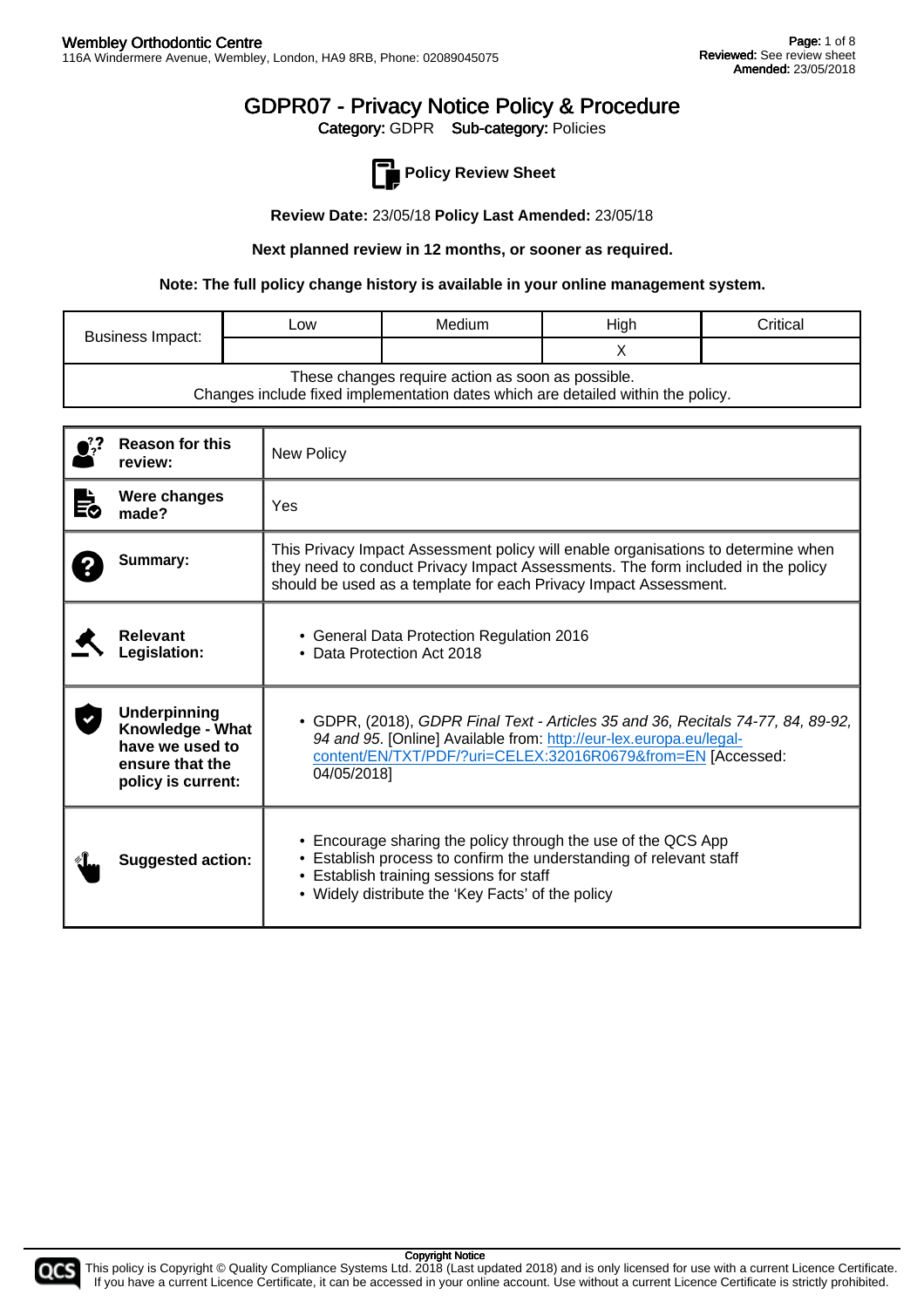This page is deliberately left blank

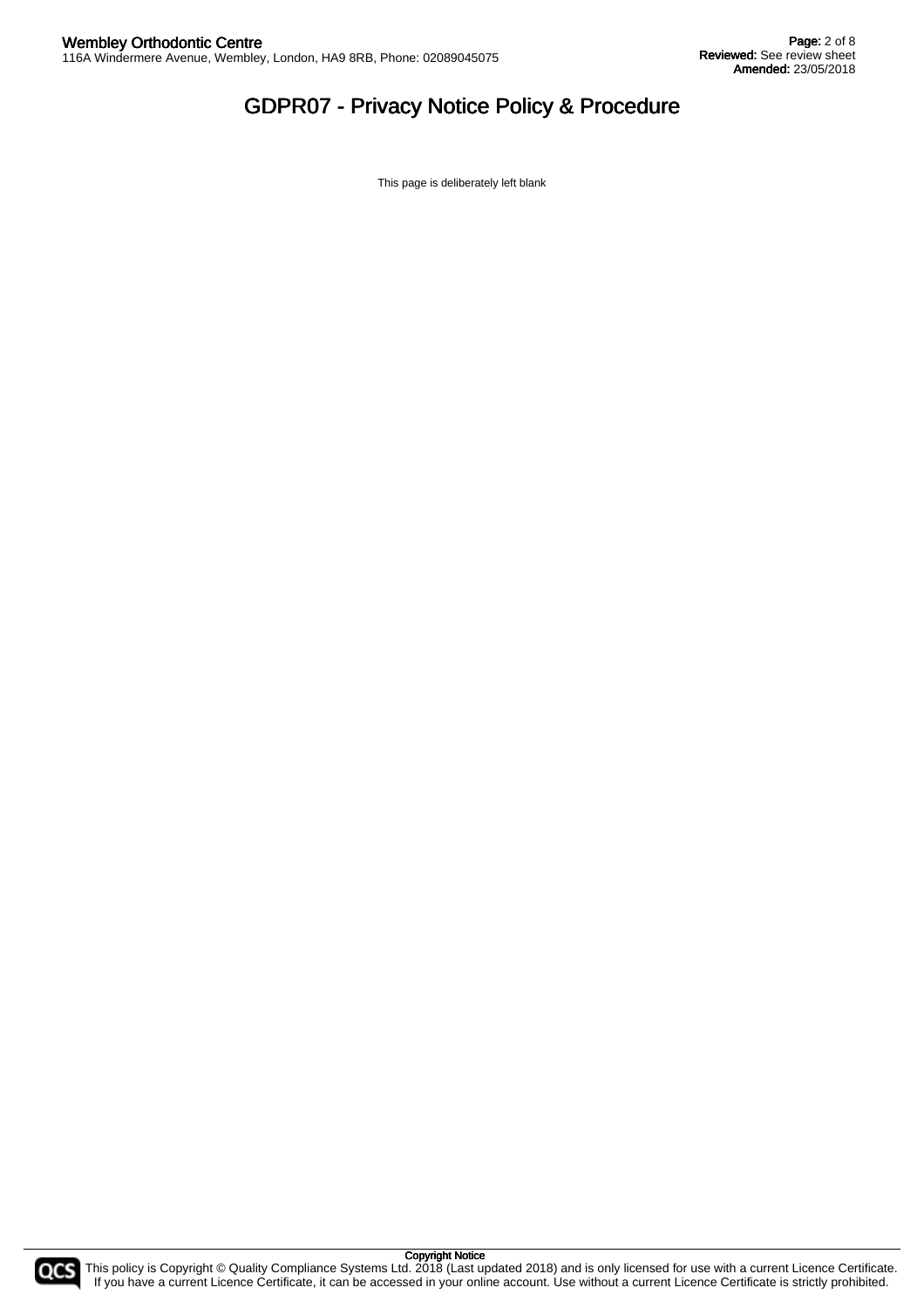

**1.1** The purpose of this policy is to provide a template privacy impact assessment ("**PIA**") to be used by Wembley Orthodontic Centre on an ongoing basis, as necessary. This policy also explains when a PIA should be conducted.

**1.2** Wembley Orthodontic Centre will ensure that the Data Protection Officer will determine when a PIA is required and will complete the PIA, with input as necessary from colleagues and teams.

**1.3** To support Wembley Orthodontic Centre in meeting the following Key Lines of Enquiry:

| Key Question | Key Line of Enquiry (KLOE)                                                                                               |
|--------------|--------------------------------------------------------------------------------------------------------------------------|
| WELL-LED     | HW4: Are there clear responsibilities, roles and systems of accountability to support<br>good governance and management? |
| WELL-LED     | HW5: Are there clear and effective processes for managing risks, issues and<br>performance?                              |

**1.4** To meet the legal requirements of the regulated activities that Wembley Orthodontic Centre is registered to provide:

- General Data Protection Regulation 2016
- Data Protection Act 2018



**2.1** The following roles may be affected by this policy:

• All staff

**2.2** The following people may be affected by this policy:

• Patients

**2.3** The following stakeholders may be affected by this policy:

- Family
- Advocates
- Representatives
- Commissioners
- External health professionals
- Local Authority
- NHS

### **3. Objectives**

**3.1** The objective of this policy is to ensure that Wembley Orthodontic Centre considers the potential data protection and GDPR implications of any new processes or systems it introduces, or of any changes that impact on its processing of personal data.

**3.2** By reviewing and utilising the form set out in this policy, Wembley Orthodontic Centre will be able to provide evidence of the decisions it has taken and changes it has made that may impact on the processing it carries out.

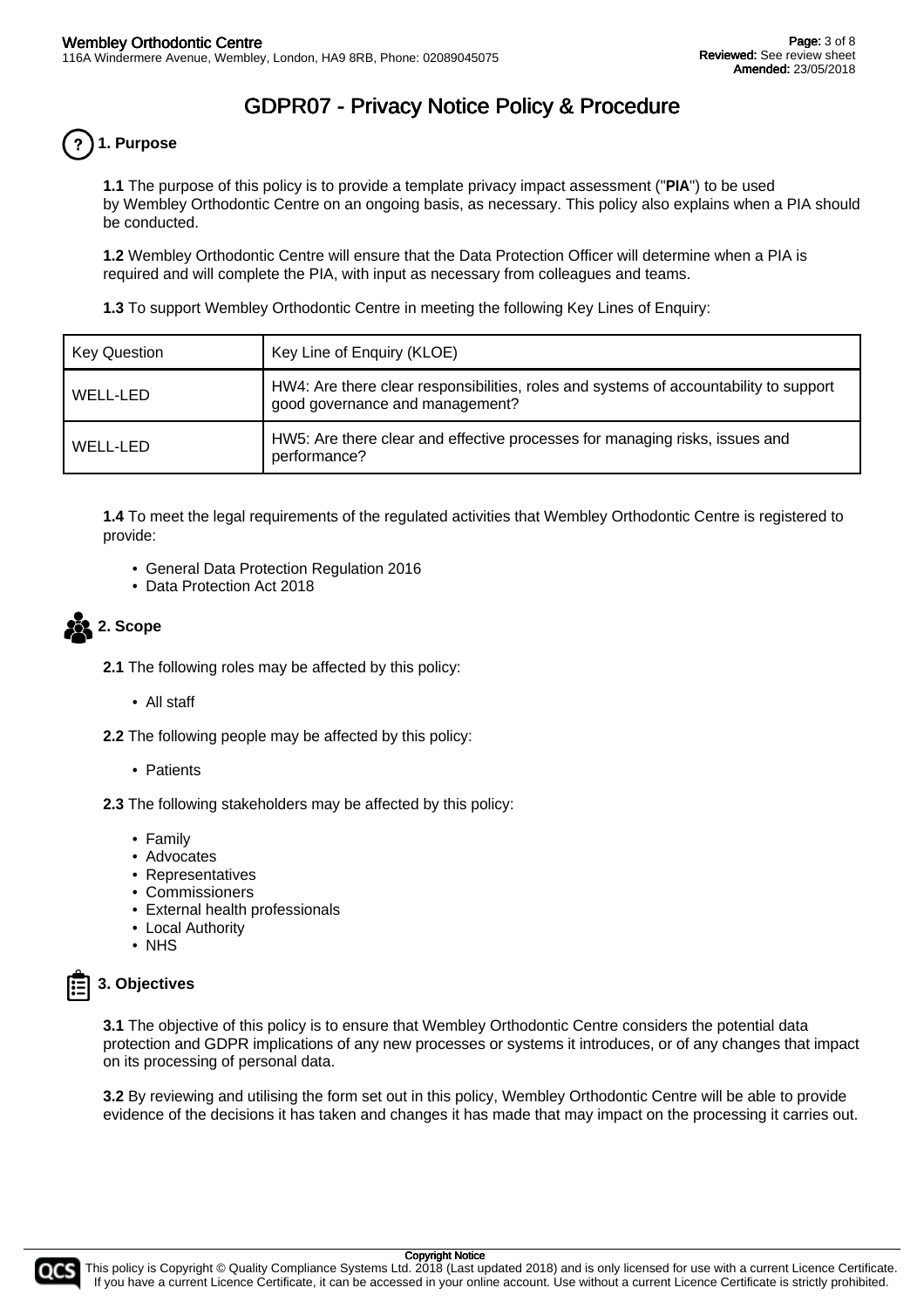

**4.1** Wembley Orthodontic Centre understands that a PIA will enable it to identify and minimise the risks of any project it wishes to carry out.

**4.2** Wembley Orthodontic Centre understands that PIAs must be conducted for specified types of processing (listed in the Procedure section below) as well as for processing that may result in a high risk for affected individuals.

**4.3** Wembley Orthodontic Centre understands that a PIA should:

- Describe the nature, scope, context and purposes of the processing
- Assess whether the processing is necessary and proportionate and in compliance with GDPR
- Identify and assess risks to affected Data Subjects; and
- Identify the measures it will take to mitigate those risks

**4.4** Wembley Orthodontic Centre understands that if a PIA identifies that processing may be high risk and it is unable to take steps to mitigate those risks, it should notify the ICO and seek advice from the ICO as to whether it should carry out the processing.

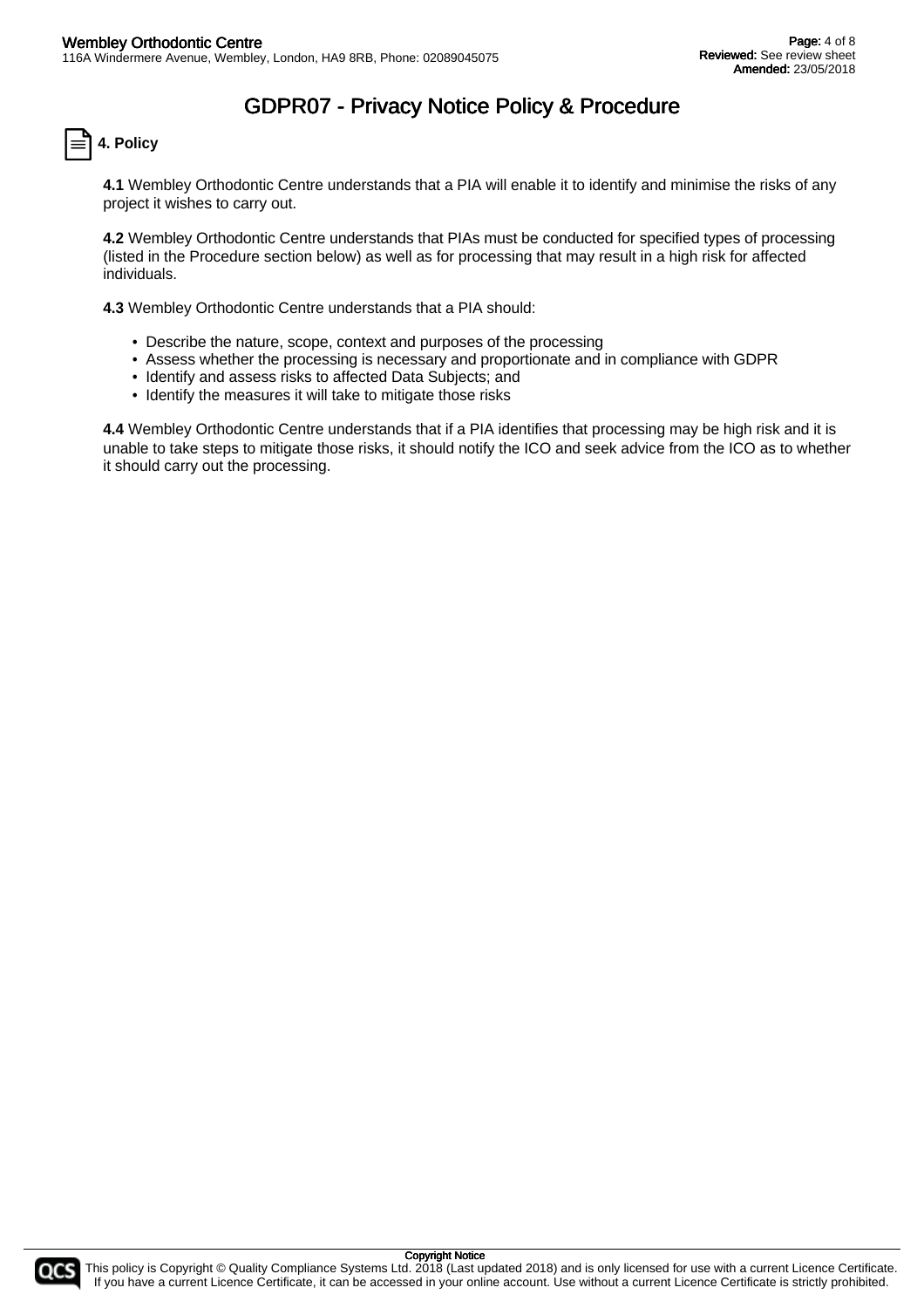

**5.1** Wembley Orthodontic Centre will implement a process for deciding whether a PIA is necessary and, if so, the steps that it will take to conduct the PIA. Wembley Orthodontic Centre will use the form attached to this policy when conducting a PIA.

**5.2** Wembley Orthodontic Centre will provide training to its employees about when a PIA is necessary and how to conduct a PIA.

**5.3** Wembley Orthodontic Centre will conduct PIAs in the following scenarios:

- Where Wembley Orthodontic Centre intends to use systematic and extensive profiling or automated decision-making to make significant decisions about Data Subjects
- Where personal data relating to children will be processed for profiling or automated decision making, for marketing to offer online services directly to the children
- Where Wembley Orthodontic Centre will process special categories of data or criminal offence data on a large scale
- Where Wembley Orthodontic Centre intends to monitor a publicly accessible place on a large scale
- Where new technologies are introduced by Wembley Orthodontic Centre that may impact on its processing activities
- Where Wembley Orthodontic Centre intends to process biometric or genetic data
- Where Wembley Orthodontic Centre intends to combine, compare or match personal data from multiple sources
- Where Wembley Orthodontic Centre processes personal data without providing a privacy policy directly to the affected Data Subject
- Where the processing will involve tracking individuals' behaviour (whether online or offline)
- Where the processing could result in a physical harm if there is a breach of security

**5.4** Wembley Orthodontic Centre will consider carrying out PIAs in the following circumstances, as well as in any other circumstances which Wembley Orthodontic Centre considers to be potentially high risk:

- Where Wembley Orthodontic Centre processes special categories of data or personal data of a highly personal nature
- Where Wembley Orthodontic Centre conducts large-scale processing; and
- Where the processing concerns vulnerable Data Subjects

Wembley Orthodontic Centre acknowledges that because of the types of services it provides, it may need to conduct PIAs on a regular basis to ensure that Data Subjects, including Patients, are protected.

**5.5** Wembley Orthodontic Centre will also conduct a PIA if the nature or purpose of the processing it carries out changes.

**5.6** Wembley Orthodontic Centre will document the steps taken as part of the PIA and the outcomes in line with the form attached to this policy.

**5.7** Wembley Orthodontic Centre will take any steps it identifies as being necessary to mitigate risks associated with the processing and will document the steps taken and the outcome of those steps.

#### Copyright Notice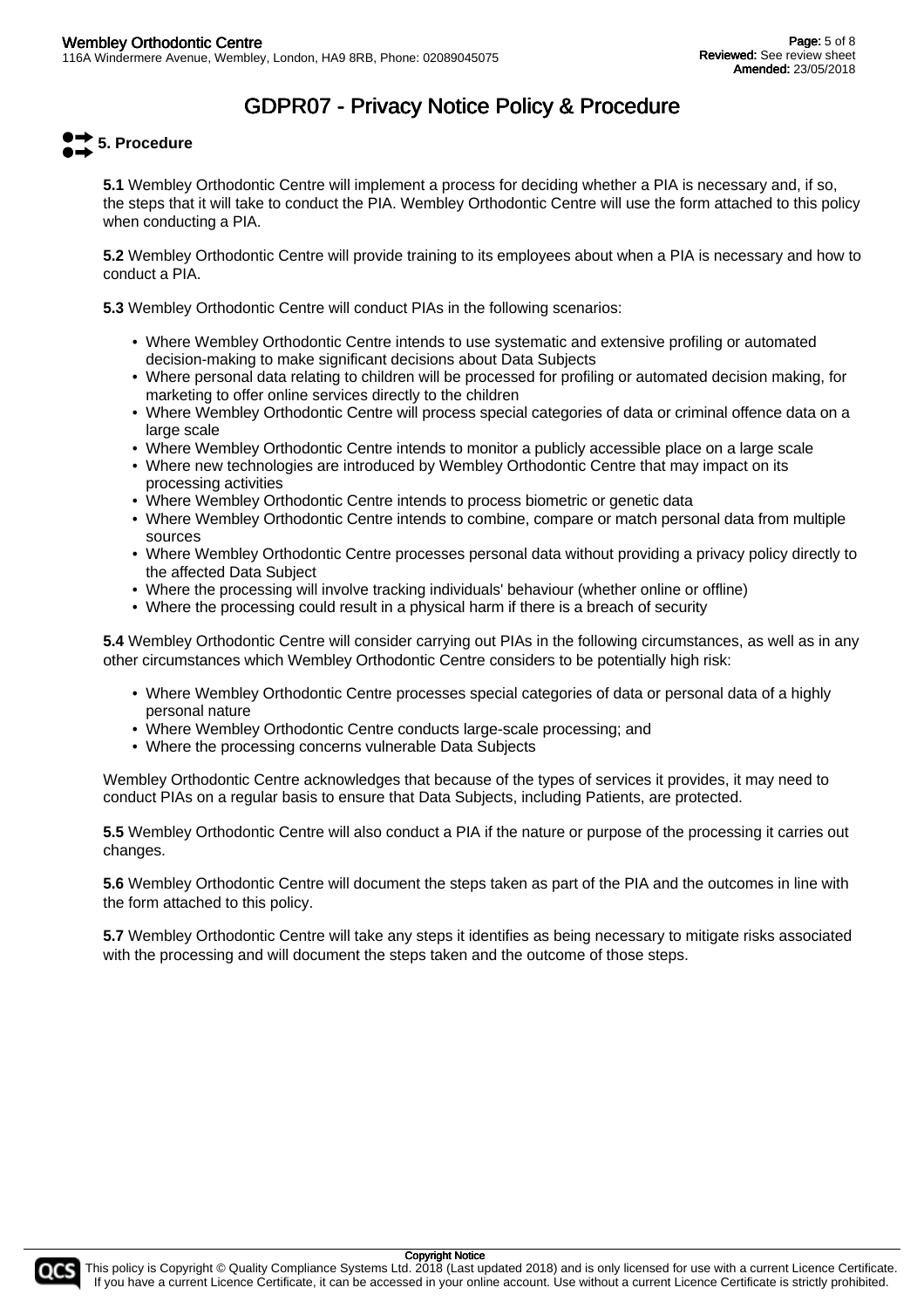

### **6.1 Data Subject**

• The individual about whom Wembley Orthodontic Centre has collected personal data

### **6.2 Data Protection Act 2018**

• The Data Protection Act 2018 is a United Kingdom Act of Parliament that updates data protection laws in the UK. It sits alongside the General Data Protection Regulation and implements the EU's Law Enforcement Directive

### **6.3 GDPR**

• **General Data Protection Regulation (GDPR)** (EU) 2016/679 is a regulation in EU law on data protection and privacy for all individuals within the European Union. It was adopted on 14 April 2016 and after a twoyear trasition period became enforceable on 25 May 2018

### **6.4 ICO**

• The Information Commissioner's Office

### **6.5 Personal Data**

• Any information about a living person including but not limited to names, email addresses, postal addresses, job roles, photographs, CCTV and special categories of data, defined below

#### **6.6 PIA**

• A Privacy Impact Assessment, also known as a Data Protection Impact Assessment

### **6.7 Process or Processing**

• Doing anything with personal data, including but not limited to collecting, storing, holding, using, amending or transferring it. You do not need to be doing anything actively with the personal data – at the point you collect it, you are processing it

### **6.8 Special Categories of Data**

• Has an equivalent meaning to "Sensitive Personal Data" under the Data Protection Act 2018. Special categories of data include but are not limited to medical and health records (including information collected as a result of providing health care services) and information about a person's religious beliefs, ethnic origin and race, sexual orientation and political views

### **Key Facts - Professionals**

Professionals providing this service should be aware of the following:

- All staff should be made aware of how GDPR impacts on their role and ensure that they know who in the Wembley Orthodontic Centre organisation has overall responsibility for data protection
- A PIA is essentially a risk assessment of proposed processing of personal data. If Wembley Orthodontic Centre is processing personal data that is likely to result in a high risk to the Data Subject's rights, a PIA must be carried out prior to commencing that processing.
- A six-step process maps the lifecycle of the personal data in order to establish: the provenance of the data, the manner of the processing involved, the location of the processing, the relevant stakeholders and the deletion/anonymisation process

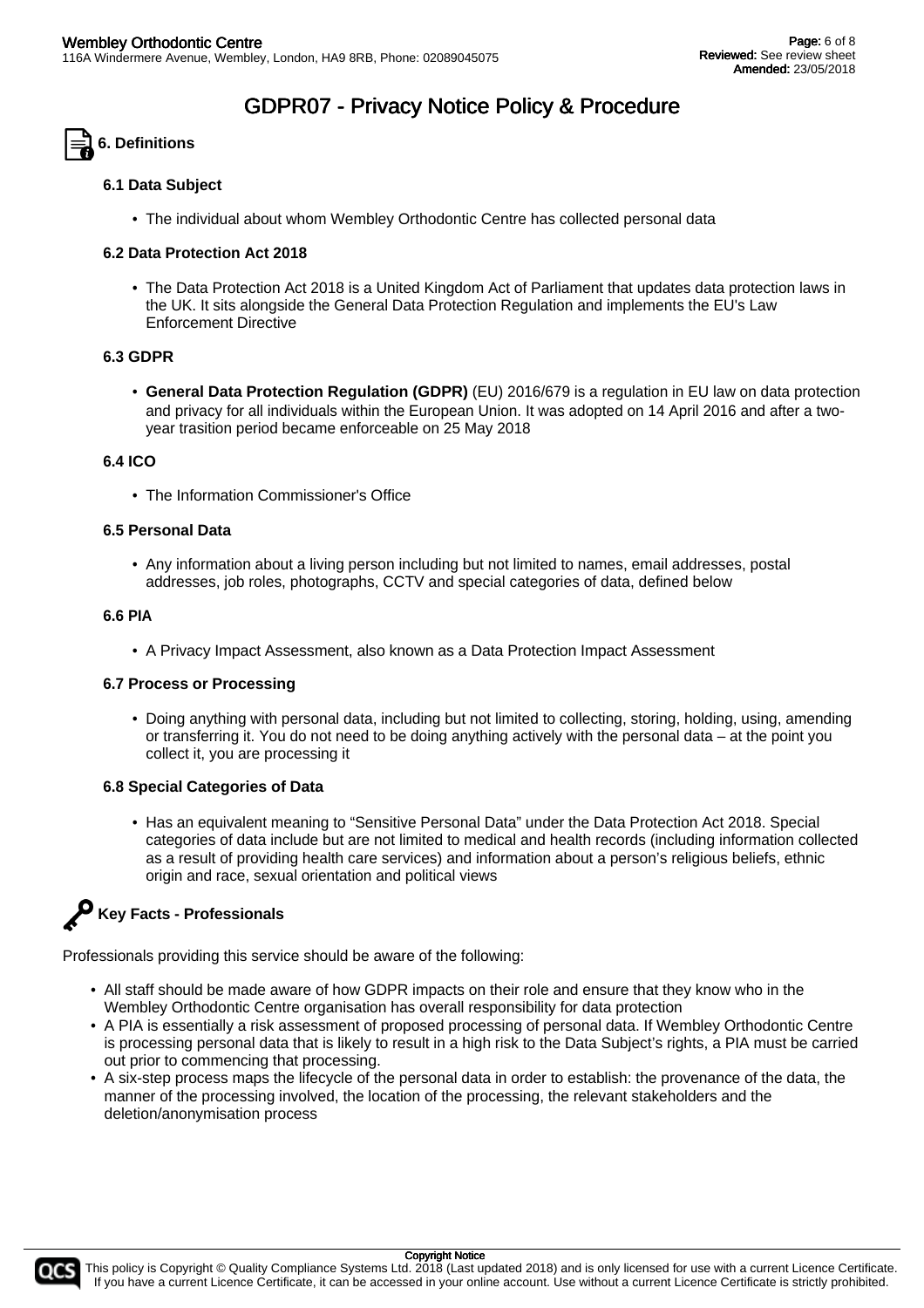# Key Facts - People Affected by The Service

People affected by this service should be aware of the following:

• PIAs will be conducted by Wembley Orthodontic Centre to ensure that if its processing of personal data changes, any associated risks will be understood and acted upon

# **Further Reading**

There is no further reading for this policy, but we recommend the 'Underpinning Knowledge' section of the review sheet to increase your knowledge and understanding.

#### $\mathbf{Q}$ **Outstanding Practice**

To be 'Outstanding' in this policy area you could provide evidence that:

- You have implemented a PIA policy and all staff are aware of the potential need to conduct a PIA
- The wide understanding of the policy is enabled by proactive use of the QCS App

# **Forms**

The following forms are included as part of this policy:

| l Title of form                  | When would the form be used?                                                                                                                                                  | <b>Created by</b> |
|----------------------------------|-------------------------------------------------------------------------------------------------------------------------------------------------------------------------------|-------------------|
| <b>Privacy Impact Assessment</b> | This form should be used each time an<br>organisation determines that it is necessary<br>to conduct a PIA in line with the guidelines<br>set out in this policy and procedure | QCS               |

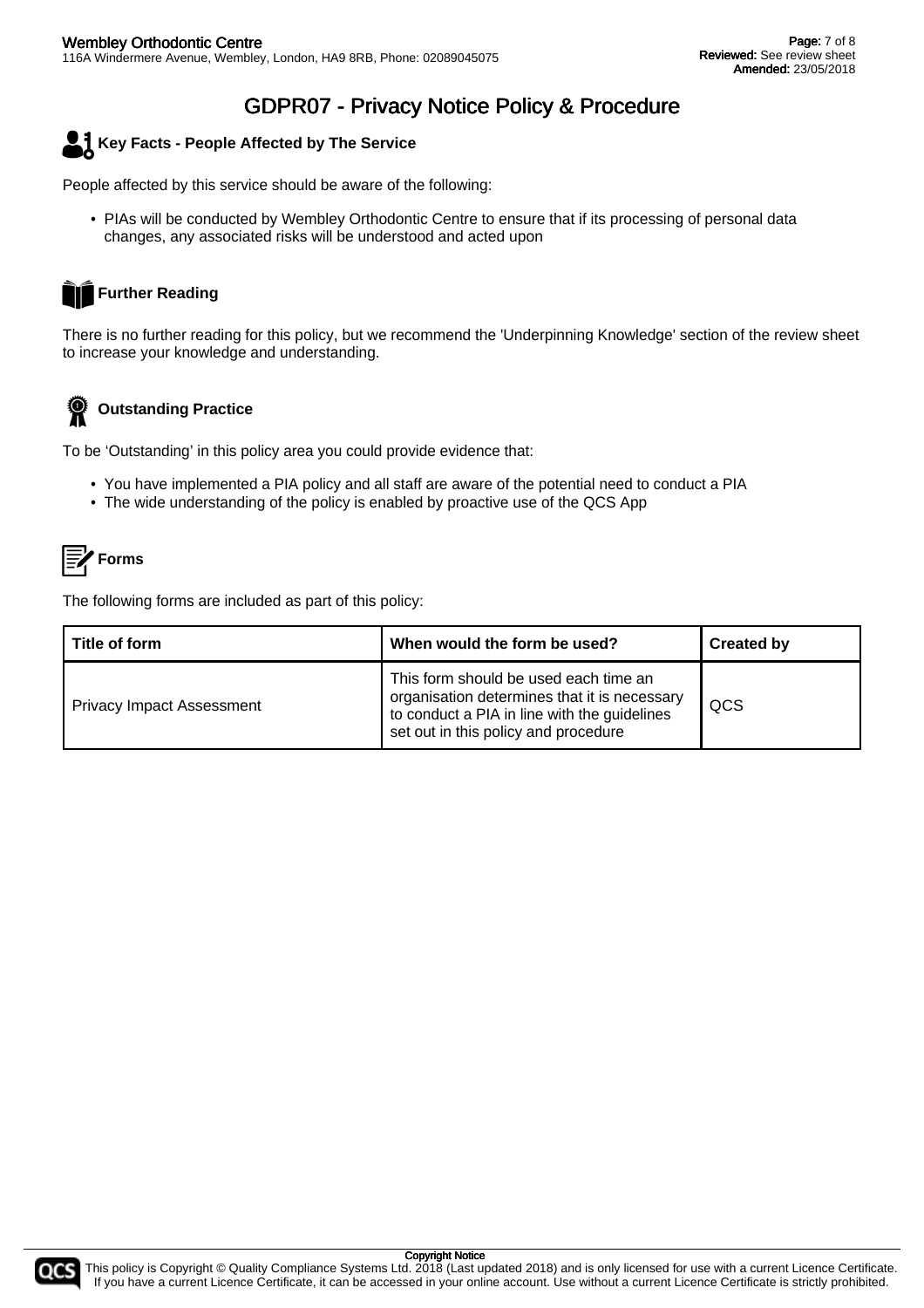This page is deliberately left blank

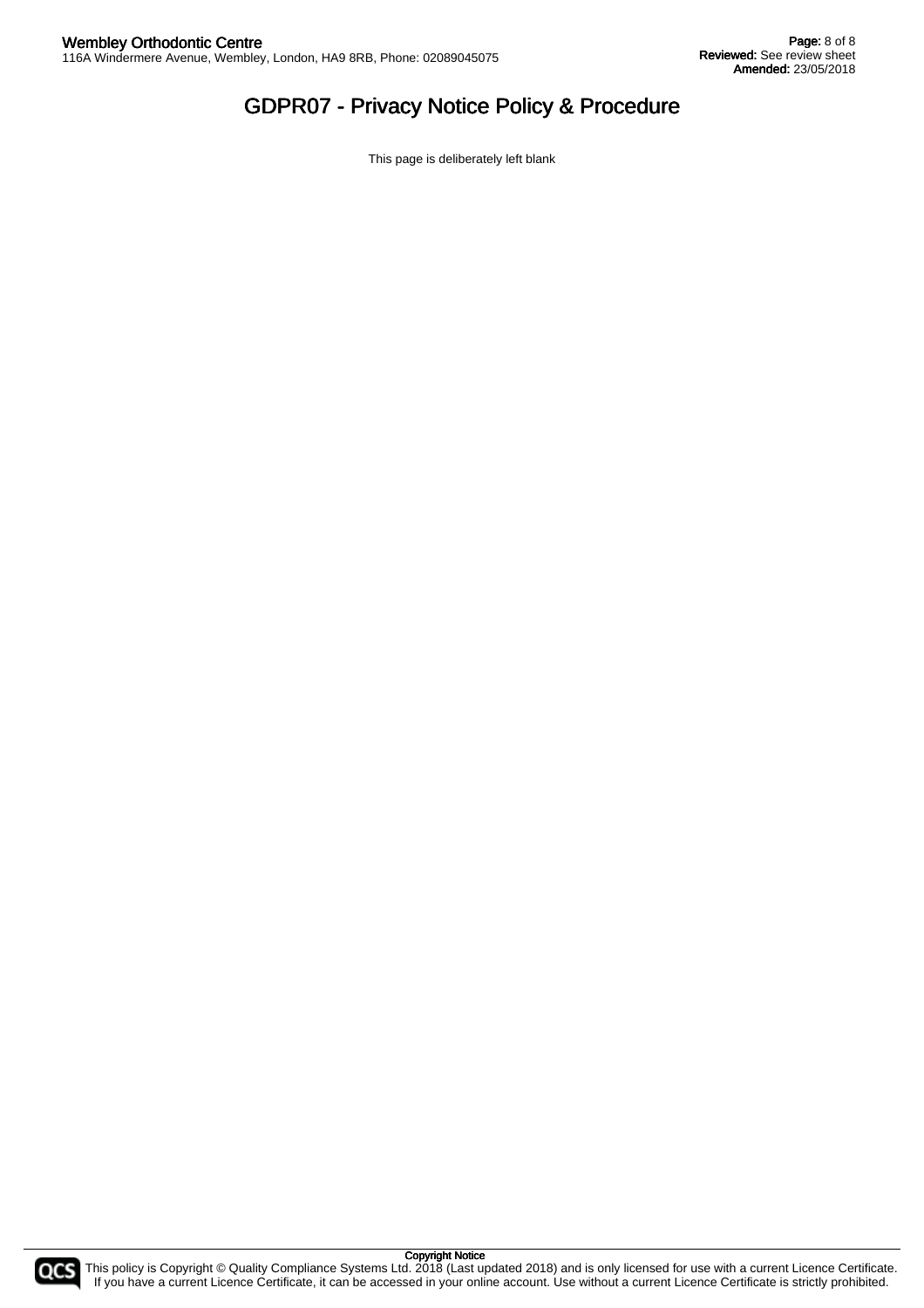| <b>Annex One: Privacy Impact Assessment Screening Questions</b>                                                                                                                                                                                                                                                                                                                    |     |  |  |
|------------------------------------------------------------------------------------------------------------------------------------------------------------------------------------------------------------------------------------------------------------------------------------------------------------------------------------------------------------------------------------|-----|--|--|
| These questions are intended to help you decide whether a PIA is necessary. Answering 'yes' to any of these<br>questions is an indication that a PIA would be a useful exercise. You can expand on your answers as the project<br>develops if you need to.<br>You can adapt these questions to develop a screening method that fits more closely with the types of project you are |     |  |  |
| likely to assess.                                                                                                                                                                                                                                                                                                                                                                  |     |  |  |
| Will the project involve the collection of new information about individuals?                                                                                                                                                                                                                                                                                                      | Y/N |  |  |
| Will the project compel individuals to provide information about themselves?                                                                                                                                                                                                                                                                                                       | Y/N |  |  |
| Will information about individuals be disclosed to organisations or people who have not<br>previously had routine access to the information?                                                                                                                                                                                                                                       | Y/N |  |  |
| Are you using information about individuals for a purpose it is not currently used for, or in a way<br>it is not currently used?                                                                                                                                                                                                                                                   | Y/N |  |  |
| Does the project involve you using new technology that might be perceived as being privacy<br>intrusive? For example, the use of biometrics or facial recognition.                                                                                                                                                                                                                 | Y/N |  |  |
| Will the project result in you making decisions or taking action against individuals in ways that<br>can have a significant impact on them?                                                                                                                                                                                                                                        | Y/N |  |  |
| Is the information about individuals of a kind particularly likely to raise privacy concerns or<br>expectations? For example, health records, criminal records or other information that people<br>would consider to be private.                                                                                                                                                   | Y/N |  |  |
| Will the project require you to contact individuals in ways that they may find intrusive?                                                                                                                                                                                                                                                                                          | Y/N |  |  |

Г

Copyright Notice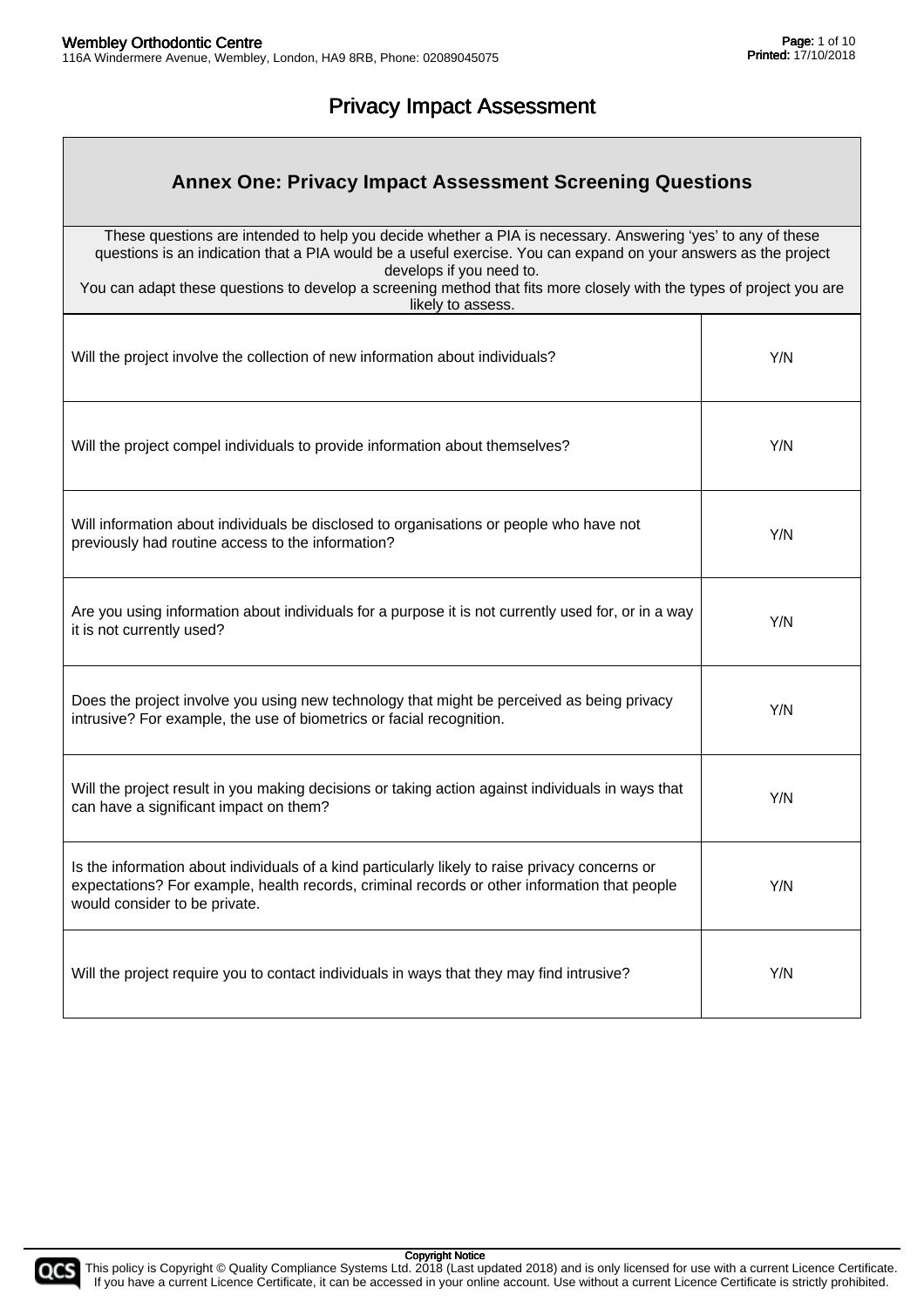| <b>Annex Two: Privacy Impact Assessment Template</b> |  |
|------------------------------------------------------|--|
|------------------------------------------------------|--|

This template is an example of how you can record the PIA process and results. You can start to fill in details from the beginning of the project, after the screening questions have identified the need for a PIA. The template follows the process that is used in this code of practice. You can adapt the process and this template to produce something that allows your organisation to conduct effective PIAs integrated with your project management processes.

#### **Step one: Identify the need for a PIA**

- Explain what the project aims to achieve, what the benefits will be to the Organisation, to individuals and to other parties
- You may find it helpful to link to other relevant documents related to the project, for example, a project proposal
- Also summarise why the need for a PIA was identified (this can draw on your answers to the screening questions)



This policy is Copyright © Quality Compliance Systems Ltd. 2018 (Last updated 2018) and is only licensed for use with a current Licence Certificate. If you have a current Licence Certificate, it can be accessed in your online account. Use without a current Licence Certificate is strictly prohibited.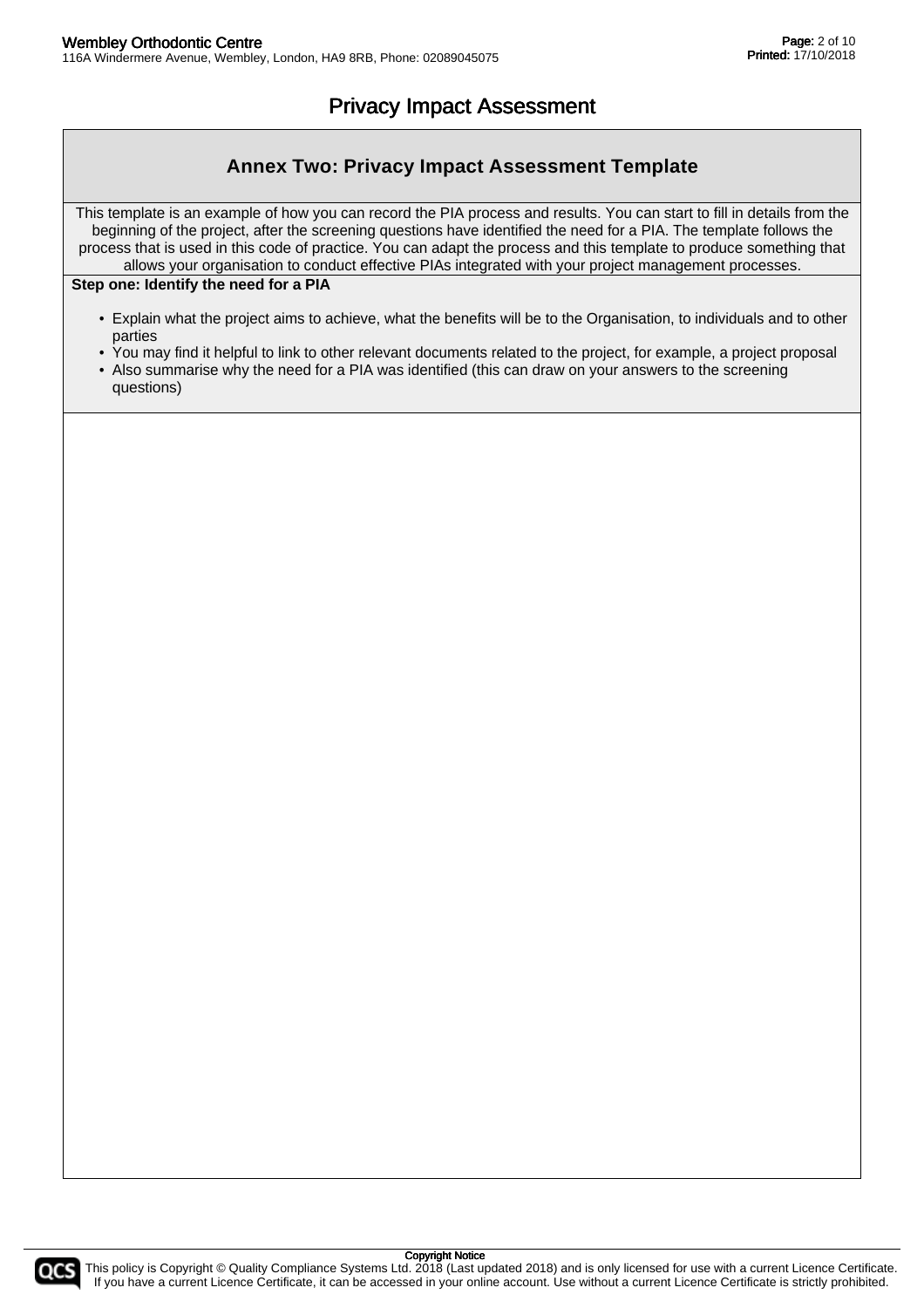| Step two: Describe the information flows                                                                                                                                                                                                                                                                                                       |
|------------------------------------------------------------------------------------------------------------------------------------------------------------------------------------------------------------------------------------------------------------------------------------------------------------------------------------------------|
| • You should describe the collection, use and deletion of personal data here and it may also be useful to refer to a<br>flow diagram or another way of explaining data flows. You should also say how many individuals are likely to be<br>affected by the project                                                                             |
|                                                                                                                                                                                                                                                                                                                                                |
|                                                                                                                                                                                                                                                                                                                                                |
|                                                                                                                                                                                                                                                                                                                                                |
|                                                                                                                                                                                                                                                                                                                                                |
|                                                                                                                                                                                                                                                                                                                                                |
|                                                                                                                                                                                                                                                                                                                                                |
|                                                                                                                                                                                                                                                                                                                                                |
|                                                                                                                                                                                                                                                                                                                                                |
|                                                                                                                                                                                                                                                                                                                                                |
|                                                                                                                                                                                                                                                                                                                                                |
|                                                                                                                                                                                                                                                                                                                                                |
|                                                                                                                                                                                                                                                                                                                                                |
|                                                                                                                                                                                                                                                                                                                                                |
|                                                                                                                                                                                                                                                                                                                                                |
|                                                                                                                                                                                                                                                                                                                                                |
|                                                                                                                                                                                                                                                                                                                                                |
|                                                                                                                                                                                                                                                                                                                                                |
| <b>Consultation requirements</b>                                                                                                                                                                                                                                                                                                               |
| • Explain what practical steps you will take to ensure that you identify and address privacy risks. Who should be<br>consulted internally and externally? How will you carry out the consultation? You should link this to the relevant<br>stages of your project management process. You can use consultation at any stage of the PIA process |
|                                                                                                                                                                                                                                                                                                                                                |
|                                                                                                                                                                                                                                                                                                                                                |
|                                                                                                                                                                                                                                                                                                                                                |
|                                                                                                                                                                                                                                                                                                                                                |
|                                                                                                                                                                                                                                                                                                                                                |
|                                                                                                                                                                                                                                                                                                                                                |
|                                                                                                                                                                                                                                                                                                                                                |
|                                                                                                                                                                                                                                                                                                                                                |
|                                                                                                                                                                                                                                                                                                                                                |
|                                                                                                                                                                                                                                                                                                                                                |
|                                                                                                                                                                                                                                                                                                                                                |
|                                                                                                                                                                                                                                                                                                                                                |

Copyright Notice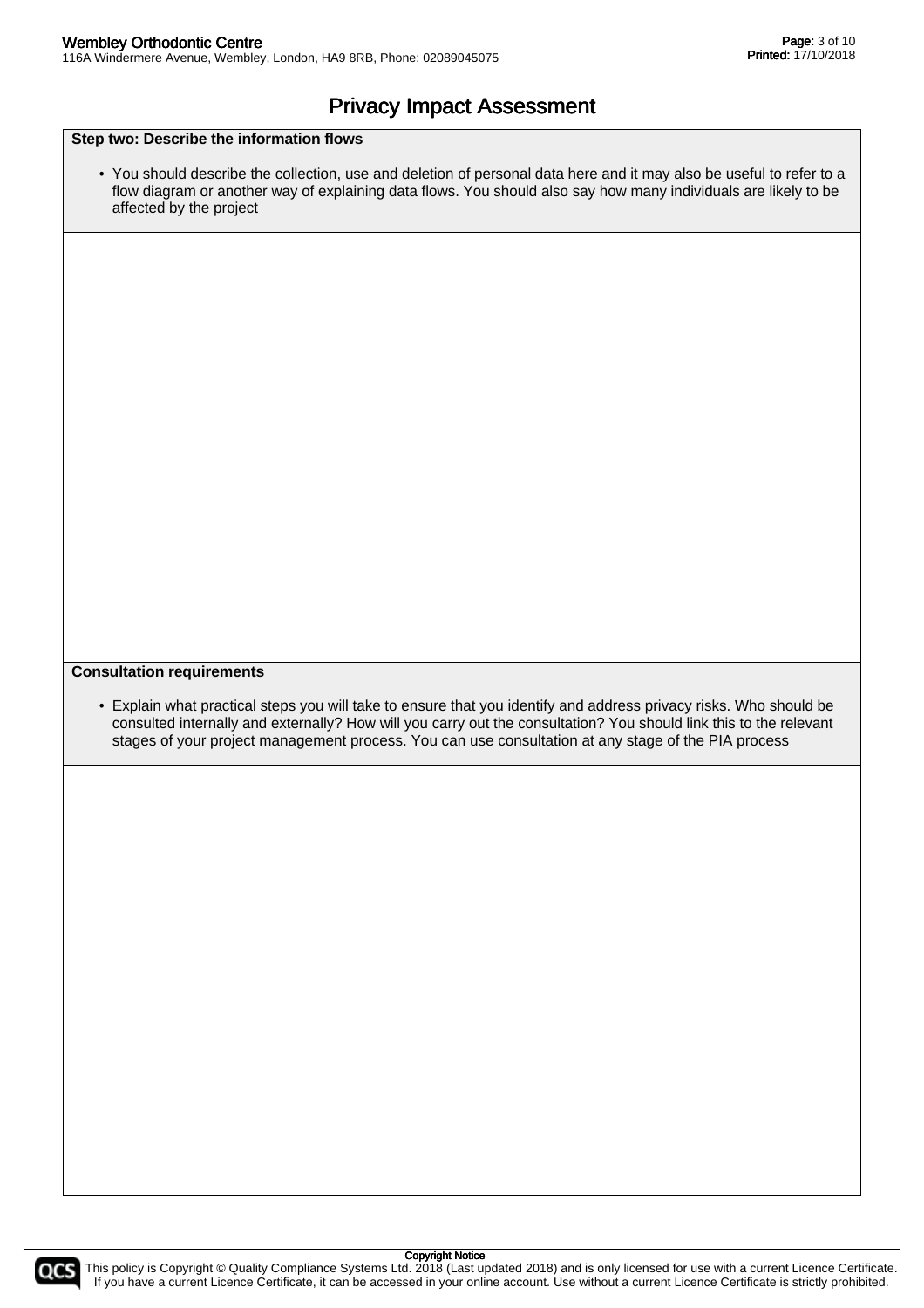#### Wembley Orthodontic Centre 116A Windermere Avenue, Wembley, London, HA9 8RB, Phone: 02089045075

### Privacy Impact Assessment

### **Step three: Identify the privacy and related risks**

• Identify the key privacy risks and the associated compliance and corporate risks. Larger-scale PIAs might record this information on a more formal risk register. Annex three can be used to help you identify the DPA related compliance risks

| <b>Privacy Issue</b> | <b>Risk to Individuals</b> | <b>Compliance Risk</b> | Associated<br>Organisation/Corporate<br>Risk |
|----------------------|----------------------------|------------------------|----------------------------------------------|
|                      |                            |                        |                                              |
|                      |                            |                        |                                              |
|                      |                            |                        |                                              |
|                      |                            |                        |                                              |
|                      |                            |                        |                                              |
|                      |                            |                        |                                              |
|                      |                            |                        |                                              |
|                      |                            |                        |                                              |
|                      |                            |                        |                                              |
|                      |                            |                        |                                              |
|                      |                            |                        |                                              |
|                      |                            |                        |                                              |
|                      |                            |                        |                                              |

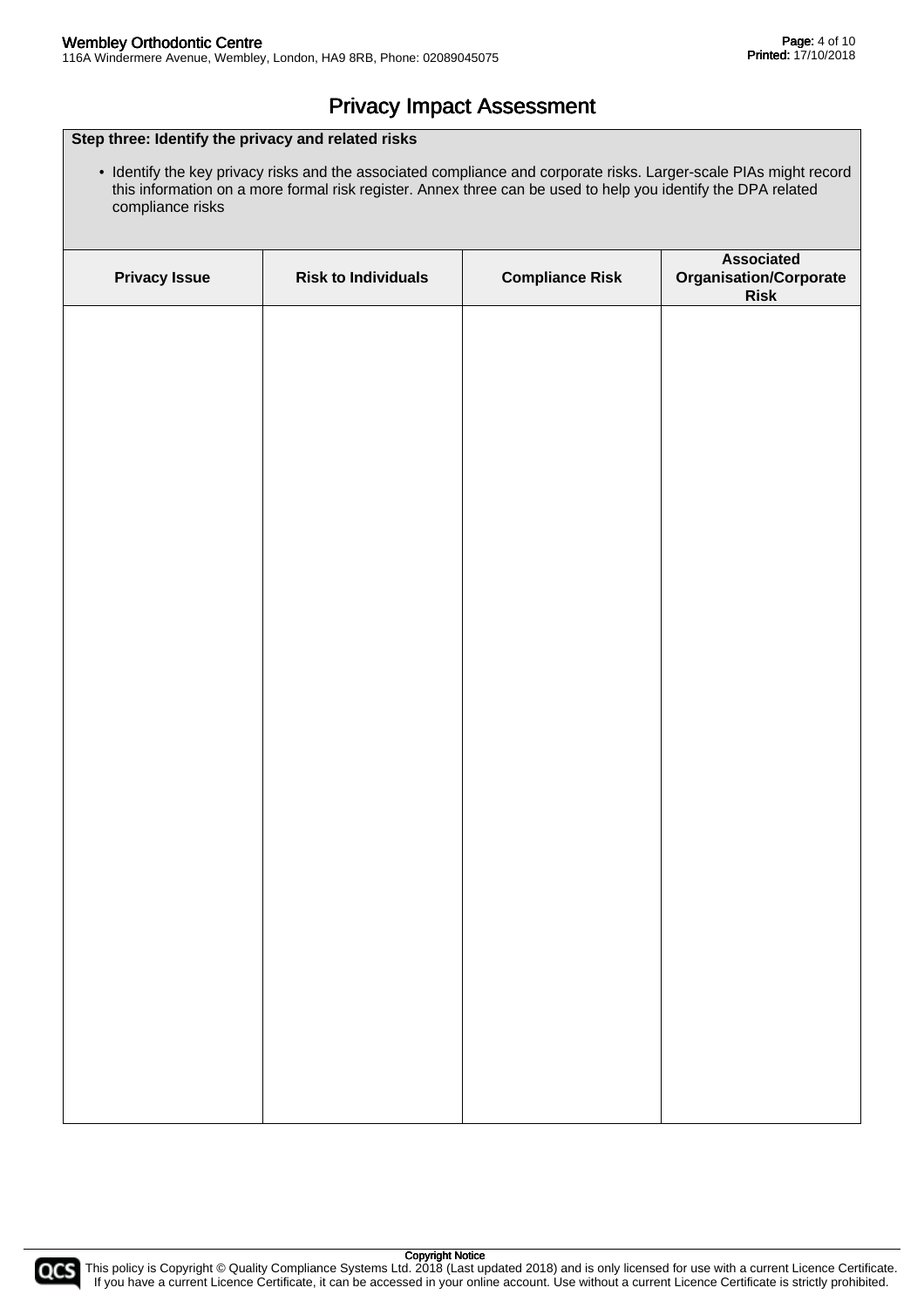### Wembley Orthodontic Centre

116A Windermere Avenue, Wembley, London, HA9 8RB, Phone: 02089045075

### Privacy Impact Assessment

| Step four: Identify privacy solutions                                                                                                                                                  |                 |                                                                   |                                                                                                                                                                                                          |  |  |
|----------------------------------------------------------------------------------------------------------------------------------------------------------------------------------------|-----------------|-------------------------------------------------------------------|----------------------------------------------------------------------------------------------------------------------------------------------------------------------------------------------------------|--|--|
| • Describe the actions you could take to reduce the risks, and any future steps which would be necessary (eg the<br>production of new guidance or future security testing for systems) |                 |                                                                   |                                                                                                                                                                                                          |  |  |
| <b>Risk</b>                                                                                                                                                                            | <b>Solution</b> | Result: is the<br>risk<br>eliminated,<br>reduced, or<br>accepted? | <b>Evaluation: is</b><br>the final<br>impact on<br>individuals<br>after<br>implementing<br>each solution<br>a justified,<br>compliant and<br>proportionate<br>response to<br>the aims of<br>the project? |  |  |
|                                                                                                                                                                                        |                 |                                                                   |                                                                                                                                                                                                          |  |  |
|                                                                                                                                                                                        |                 |                                                                   |                                                                                                                                                                                                          |  |  |
|                                                                                                                                                                                        |                 |                                                                   |                                                                                                                                                                                                          |  |  |
|                                                                                                                                                                                        |                 |                                                                   |                                                                                                                                                                                                          |  |  |
|                                                                                                                                                                                        |                 |                                                                   |                                                                                                                                                                                                          |  |  |
|                                                                                                                                                                                        |                 |                                                                   |                                                                                                                                                                                                          |  |  |
|                                                                                                                                                                                        |                 |                                                                   |                                                                                                                                                                                                          |  |  |
|                                                                                                                                                                                        |                 |                                                                   |                                                                                                                                                                                                          |  |  |
|                                                                                                                                                                                        |                 |                                                                   |                                                                                                                                                                                                          |  |  |
|                                                                                                                                                                                        |                 |                                                                   |                                                                                                                                                                                                          |  |  |



Copyright Notice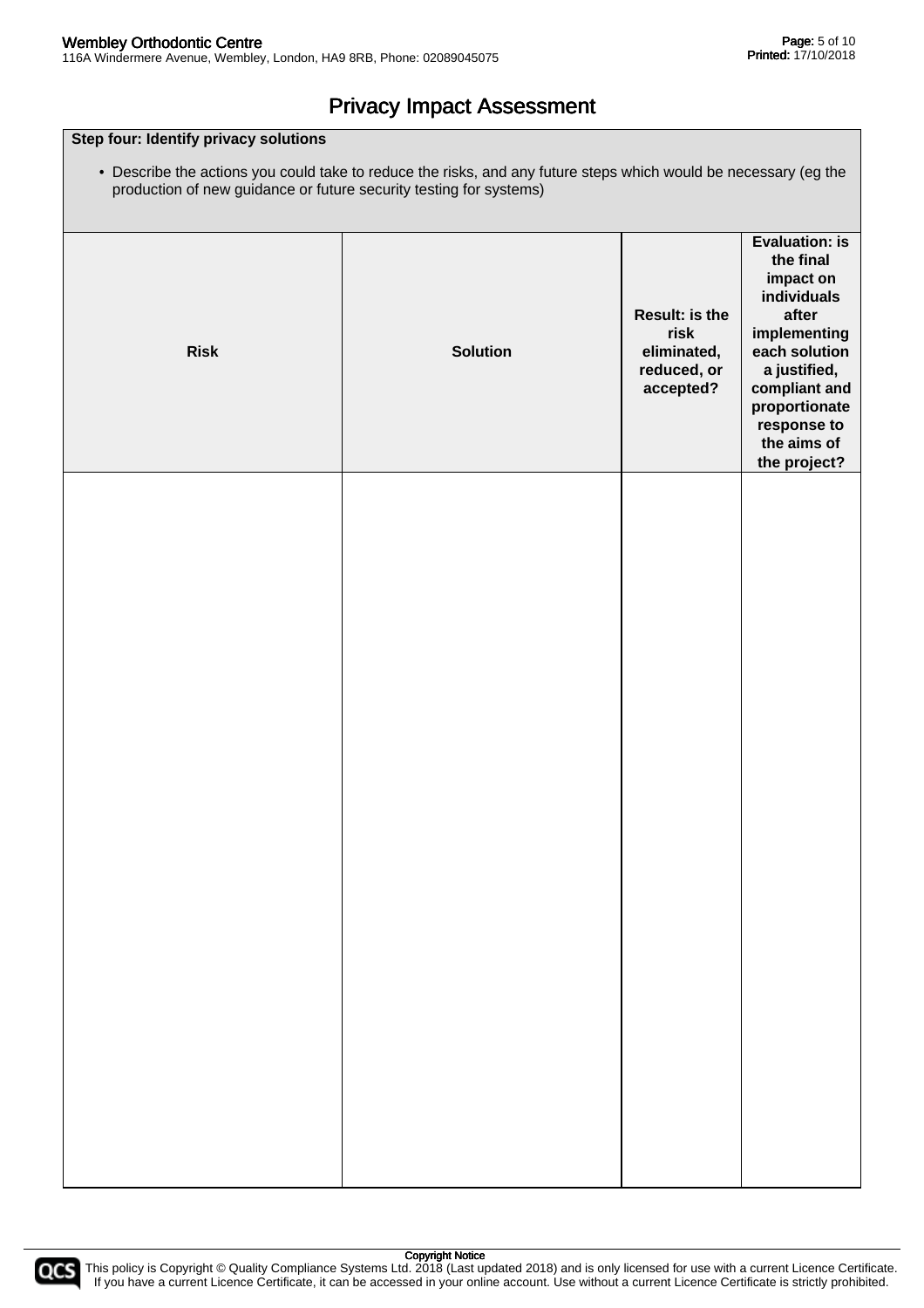| <b>Risk</b> | <b>Approved Solution</b> | <b>Approved By</b> |
|-------------|--------------------------|--------------------|
|             |                          |                    |
|             |                          |                    |
|             |                          |                    |
|             |                          |                    |
|             |                          |                    |
|             |                          |                    |
|             |                          |                    |
|             |                          |                    |
|             |                          |                    |
|             |                          |                    |
|             |                          |                    |
|             |                          |                    |
|             |                          |                    |
|             |                          |                    |
|             |                          |                    |
|             |                          |                    |
|             |                          |                    |
|             |                          |                    |
|             |                          |                    |



This policy is Copyright © Quality Compliance Systems Ltd. 2018 (Last updated 2018) and is only licensed for use with a current Licence Certificate. If you have a current Licence Certificate, it can be accessed in your online account. Use without a current Licence Certificate is strictly prohibited.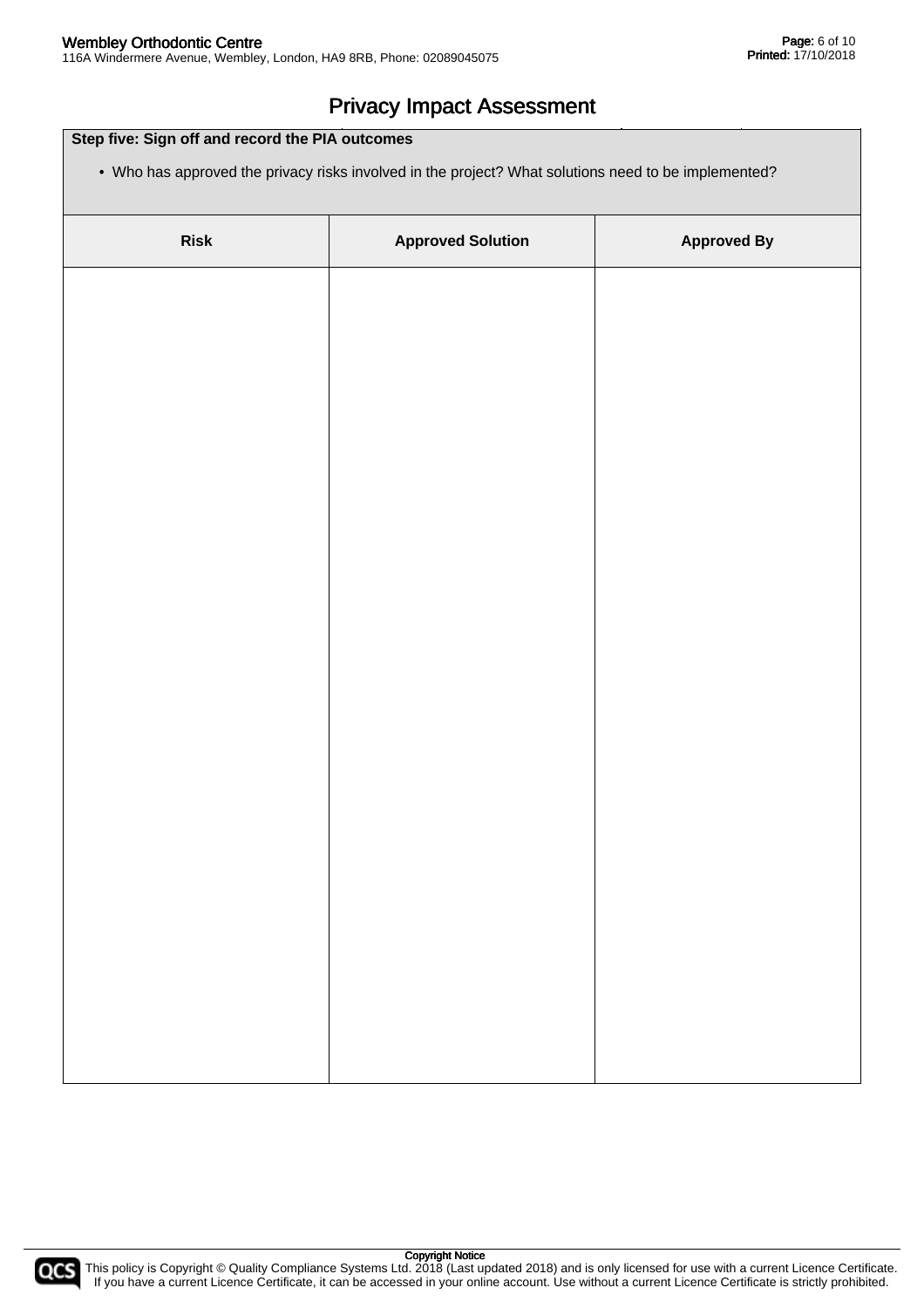| Step six: Integrate the PIA outcomes back into the project plan |                                                                                                                                                                                                                                                                                            |  |                                                    |                                            |
|-----------------------------------------------------------------|--------------------------------------------------------------------------------------------------------------------------------------------------------------------------------------------------------------------------------------------------------------------------------------------|--|----------------------------------------------------|--------------------------------------------|
|                                                                 | • Who is responsible for integrating the PIA outcomes back into the project plan and updating any project<br>management paperwork? Who is responsible for implementing the solutions that have been approved? Who is<br>the contact for any privacy concerns that may arise in the future? |  |                                                    |                                            |
|                                                                 | <b>Action to be Taken</b>                                                                                                                                                                                                                                                                  |  | Date for<br><b>Completion of</b><br><b>Actions</b> | <b>Responsibility for</b><br><b>Action</b> |
|                                                                 |                                                                                                                                                                                                                                                                                            |  |                                                    |                                            |
|                                                                 |                                                                                                                                                                                                                                                                                            |  |                                                    |                                            |
|                                                                 |                                                                                                                                                                                                                                                                                            |  |                                                    |                                            |
|                                                                 |                                                                                                                                                                                                                                                                                            |  |                                                    |                                            |
|                                                                 |                                                                                                                                                                                                                                                                                            |  |                                                    |                                            |
|                                                                 |                                                                                                                                                                                                                                                                                            |  |                                                    |                                            |
|                                                                 |                                                                                                                                                                                                                                                                                            |  |                                                    |                                            |
|                                                                 |                                                                                                                                                                                                                                                                                            |  |                                                    |                                            |
|                                                                 |                                                                                                                                                                                                                                                                                            |  |                                                    |                                            |
|                                                                 |                                                                                                                                                                                                                                                                                            |  |                                                    |                                            |
|                                                                 |                                                                                                                                                                                                                                                                                            |  |                                                    |                                            |
|                                                                 |                                                                                                                                                                                                                                                                                            |  |                                                    |                                            |
|                                                                 |                                                                                                                                                                                                                                                                                            |  |                                                    |                                            |
|                                                                 |                                                                                                                                                                                                                                                                                            |  |                                                    |                                            |
|                                                                 |                                                                                                                                                                                                                                                                                            |  |                                                    |                                            |
|                                                                 |                                                                                                                                                                                                                                                                                            |  |                                                    |                                            |
| <b>Contact point for future</b><br>privacy concerns             |                                                                                                                                                                                                                                                                                            |  |                                                    |                                            |



Copyright Notice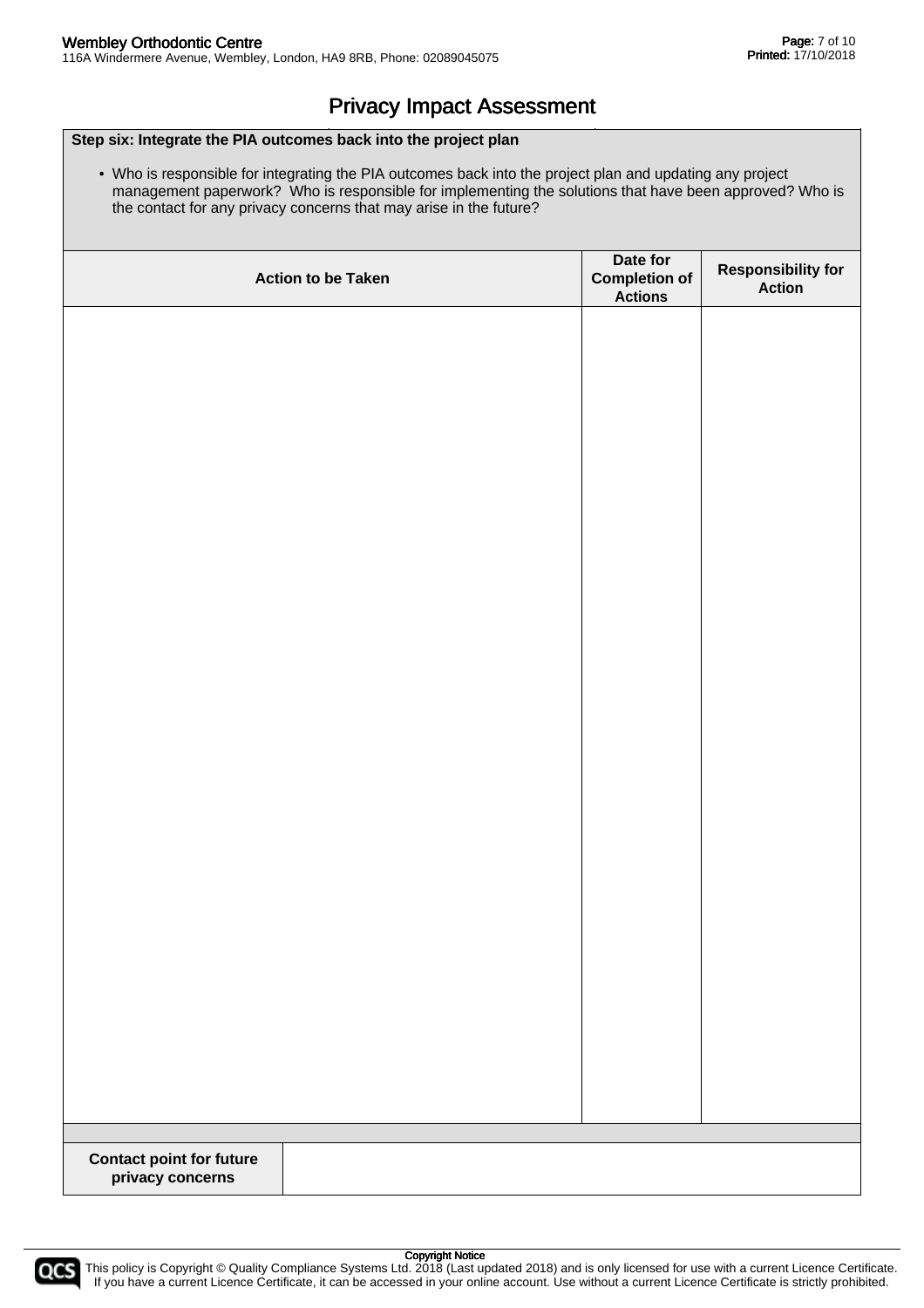| Annex Three: Linking the PIA to the Data Protection Principles                                                                                                                                                        |     |  |  |
|-----------------------------------------------------------------------------------------------------------------------------------------------------------------------------------------------------------------------|-----|--|--|
| Answering these questions during the PIA process will help you to identify where there is a risk that the project will fail<br>to comply with the DPA or other relevant legislation, for example the Human Rights Act |     |  |  |
| <b>Principle 1</b>                                                                                                                                                                                                    |     |  |  |
| Personal data shall be processed fairly and lawfully and, in particular, shall not be processed unless:                                                                                                               |     |  |  |
| a) at least one of the conditions in Schedule 2 is met, and                                                                                                                                                           |     |  |  |
| b) in the case of sensitive personal data, at least one of the conditions in Schedule 3 is also met                                                                                                                   |     |  |  |
| Have you identified the purpose of the project?                                                                                                                                                                       | Y/N |  |  |
| How will you tell individuals about the use of their personal data?                                                                                                                                                   |     |  |  |
| Do you need to amend your privacy notices?                                                                                                                                                                            | Y/N |  |  |
| Have you established which conditions for processing apply?                                                                                                                                                           | Y/N |  |  |
| If you are relying on consent to process personal data, how will this be collected and what will<br>you do if it is withheld or withdrawn?                                                                            |     |  |  |
| If your organisation is subject to the Human Rights Act, you also need to consider:                                                                                                                                   |     |  |  |
| • Will your actions interfere with the right to privacy under Article 8?<br>• Have you identified the social need and aims of the project?<br>• Are your actions a proportionate response to the social need?         | Y/N |  |  |
| <b>Principle 2</b>                                                                                                                                                                                                    |     |  |  |
| Personal data shall be obtained only for one or more specified and lawful purposes, and shall not be further processed<br>in any manner incompatible with that purpose or those purposes.                             |     |  |  |
| Does your project plan cover all of the purposes for processing personal data?                                                                                                                                        | Y/N |  |  |
| Have you identified potential new purposes as the scope of the project expands?                                                                                                                                       | Y/N |  |  |

Copyright Notice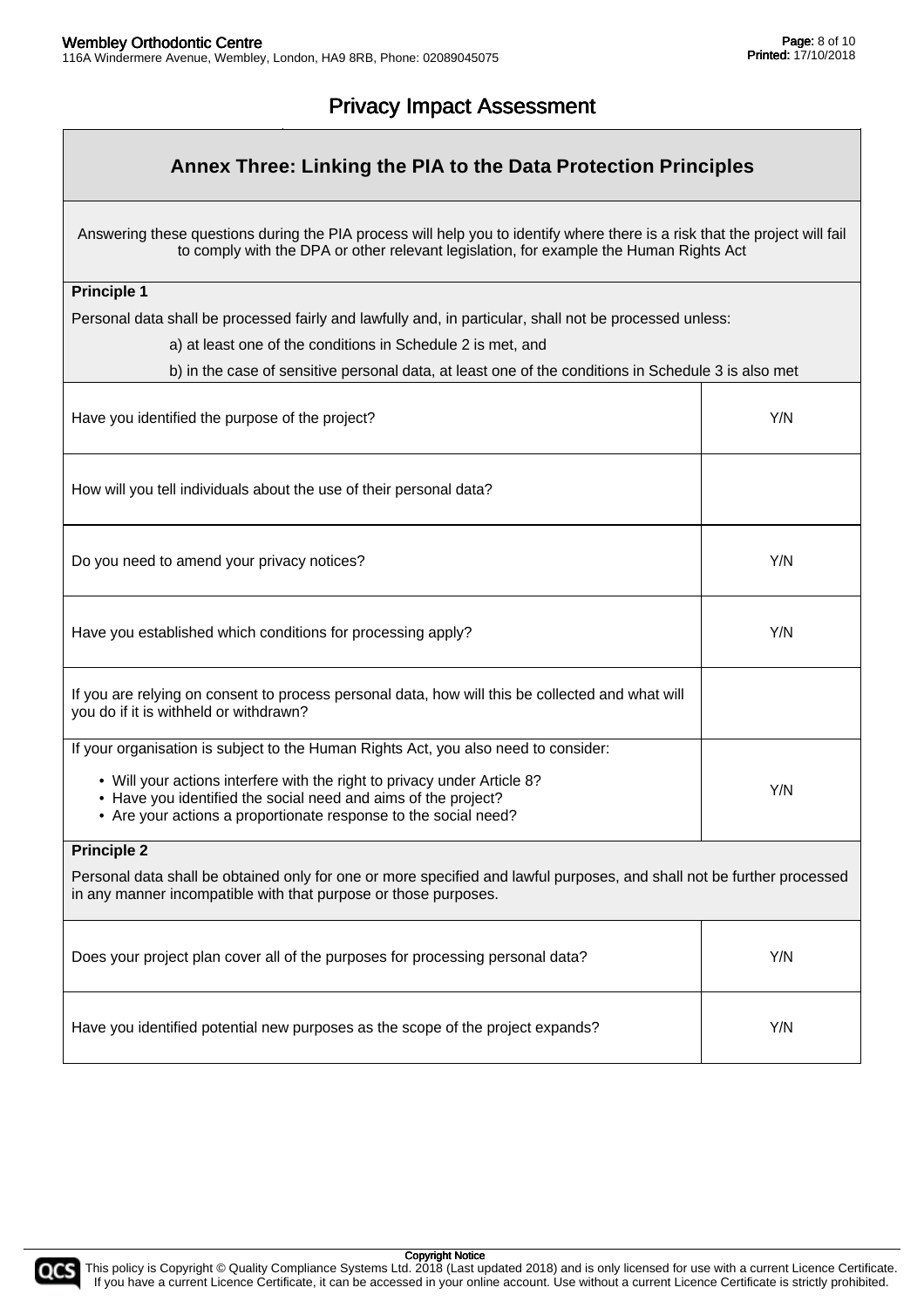| <b>Principle 3</b>                                                                                                                                                                                                                                                               |     |
|----------------------------------------------------------------------------------------------------------------------------------------------------------------------------------------------------------------------------------------------------------------------------------|-----|
| Personal data shall be adequate, relevant and not excessive in relation to the purpose or purposes for which they are<br>processed.                                                                                                                                              |     |
| Is the quality of the information good enough for the purposes it is used?                                                                                                                                                                                                       | Y/N |
| Which personal data could you not use, without compromising the needs of the project?                                                                                                                                                                                            |     |
| <b>Principle 5</b>                                                                                                                                                                                                                                                               |     |
| Personal data processed for any purpose or purposes shall not be kept for longer than necessary for that purpose or<br>those purposes.                                                                                                                                           |     |
| What retention periods are suitable for the personal data you will be processing?                                                                                                                                                                                                |     |
| Are you procuring software that will allow you to delete information in line with your retention<br>periods?                                                                                                                                                                     | Y/N |
| <b>Principle 6</b>                                                                                                                                                                                                                                                               |     |
| Personal data shall be processed in accordance with the rights of data subjects under this Act.                                                                                                                                                                                  |     |
| Will the systems you are putting in place allow you to respond to subject access requests<br>more easily?                                                                                                                                                                        | Y/N |
| If the project involves marketing, have you got a procedure for individuals to opt out of their<br>information being used for that purpose?                                                                                                                                      | Y/N |
| <b>Principle 7</b>                                                                                                                                                                                                                                                               |     |
| Appropriate technical and organisational measures shall be taken against unauthorised or unlawful processing of<br>personal data and against accidental loss or destruction of, or damage to, personal data                                                                      |     |
| Do any new systems provide protection against the security risks you have identified?                                                                                                                                                                                            | Y/N |
| What training and instructions are necessary to ensure that staff know how to operate a new<br>system securely?                                                                                                                                                                  |     |
| <b>Principle 8</b>                                                                                                                                                                                                                                                               |     |
| Personal data shall not be transferred to a country or territory outside the European Economic Area unless that country<br>of territory ensures and adequate level of protection for the rights and freedoms of data subjects in relation to the<br>processing of personal data. |     |
| Will the project require you to transfer data outside of the EEA?                                                                                                                                                                                                                | Y/N |
| If you will be making transfers, how will you ensure that the data is adequately protected?                                                                                                                                                                                      |     |



This policy is Copyright © Quality Compliance Systems Ltd. 2018 (Last updated 2018) and is only licensed for use with a current Licence Certificate.<br>If you have a current Licence Certificate, it can be accessed in your onl If you have a current Licence Certificate, it can be accessed in your online account. Use without a current Licence Certificate is strictly prohibited.